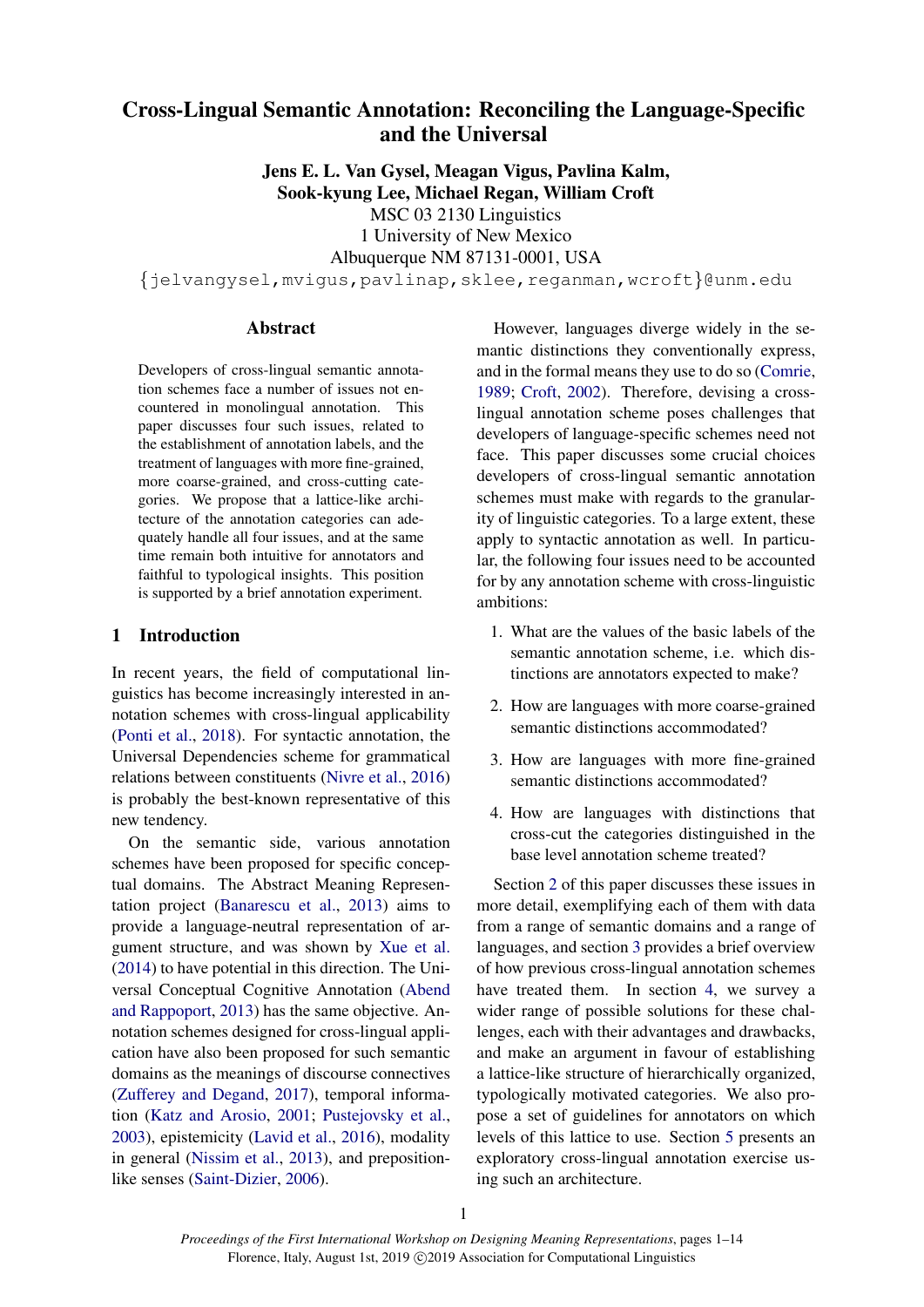#### 2 Issues in Cross-Lingual Annotation

When devising an annotation scheme for a semantic domain, one must carve up this region of conceptual space into discrete subregions. For a monolingual scheme, one can straightforwardly base these annotation values on distinctions overtly made in the language. One is likely to run into trouble, however, trying to apply such monolingual categories to a wider sample of languages.

For example, Zufferey and Degand (2017) and Zufferey et al. (2012) have shown that the Englishbased feature set for the semantics of discourse connectives used by the Penn Discourse Tree Bank (Prasad et al., 2008) needed to be refined when applying it to closely related languages such as French, German, Dutch and Italian. Divergences are expected to be even larger when applying a monolingual scheme to genetically unrelated languages. This section discusses how one can devise a principled cross-linguistic set of labels, and make allowances for languages that do not fit it.

### 2.1 Establishing the Categories

We propose two heuristics to help one decide on a subdivision of a semantic domain with maximal cross-linguistic applicability. Firstly, choosing semantic categories distinguished by the majority of languages in the world naturally makes the labels of the annotation scheme widely applicable.

For example, Boye (2012) finds that the typologically most common way in which languages subdivide the conceptual domain of epistemic strength, defined as "judgements about the factual status of a proposition" (Palmer, 2001), is a three-way distinction between full support (certainty about the reality status of an event), partial support (less than certain knowledge about the reality status of an event), and neutral support (noncommitment as to the reality status of an event).<sup>1</sup>

Similarly, in the domain of entity quantification, a simple singular vs. non-singular distinction is highly common in the languages of the world (Corbett, 2000). In a cross-lingual annotation scheme for these semantic domains, choosing [FULL, PARTIAL, NEUTRAL] and [SINGULAR, NON-SINGULAR] as basic annotation categories allows most languages to be felicitously analyzed.

A second, practical rather than theoretical, criterion for establishing the main annotation categories is the ease of making the semantic distinctions regardless of the language of annotation. When developers assert that their chosen categories are cross-linguistically applicable, they implicitly argue that they are interpretable even for speakers of languages which do not make them. They also need to provide sufficiently clear guidelines for annotators of many if not all languages to successfully implement them. In the temporal domain, for instance, this would be an argument for an annotation scheme to adopt distinctions between [PAST, PRESENT, FUTURE]. Such categories are both highly salient in our real-world experience, and can be defined in a non-ambiguous way. Therefore, even though some languages (such as Mandarin) lack grammaticalized means to express these categories, one can reasonably assume that annotators will be able to annotate sentences for past, present, or future time reference based on contextual information.

#### 2.2 More Coarse-Grained Distinctions

Not all languages will make the semantic distinctions chosen by the developers as the base values for a conceptual domain. One way in which languages can diverge from them is by lumping together distinctions, i.e. dividing up this region of conceptual space in a more coarse-grained way.

In the domain of modality, for instance, Boye (2012) finds languages that use more coarsegrained distinctions than [FULL, PARTIAL, NEU-TRAL]. Southern Nambiquara lumps together partial and neutral support, making a two-way distinction within verbal suffixes (Boye, 2012, p. 99). This two-way distinction corresponds to full ("Declarative") vs. non-full ("Dubitative") epistemic strength. In the temporal domain, Hua shows a Future vs. Non-Future distinction, lumping together past and present (Haiman, 1980), as do many other languages. One may want the annotation scheme to allow for flexibility beyond the use of the base categories to accommodate such languages.

#### 2.3 More Fine-Grained Distinctions

Languages can also subdivide conceptual space in more specific ways than the chosen annotation categories. In the number domain, for instance, more

<sup>&</sup>lt;sup>1</sup>In keeping with general typological practice, semantic concepts are capitalized in the text when they are languagespecific, and are written with a lower-case first letter when they have cross-linguistic reference. Labels for annotation categories are represented in small caps.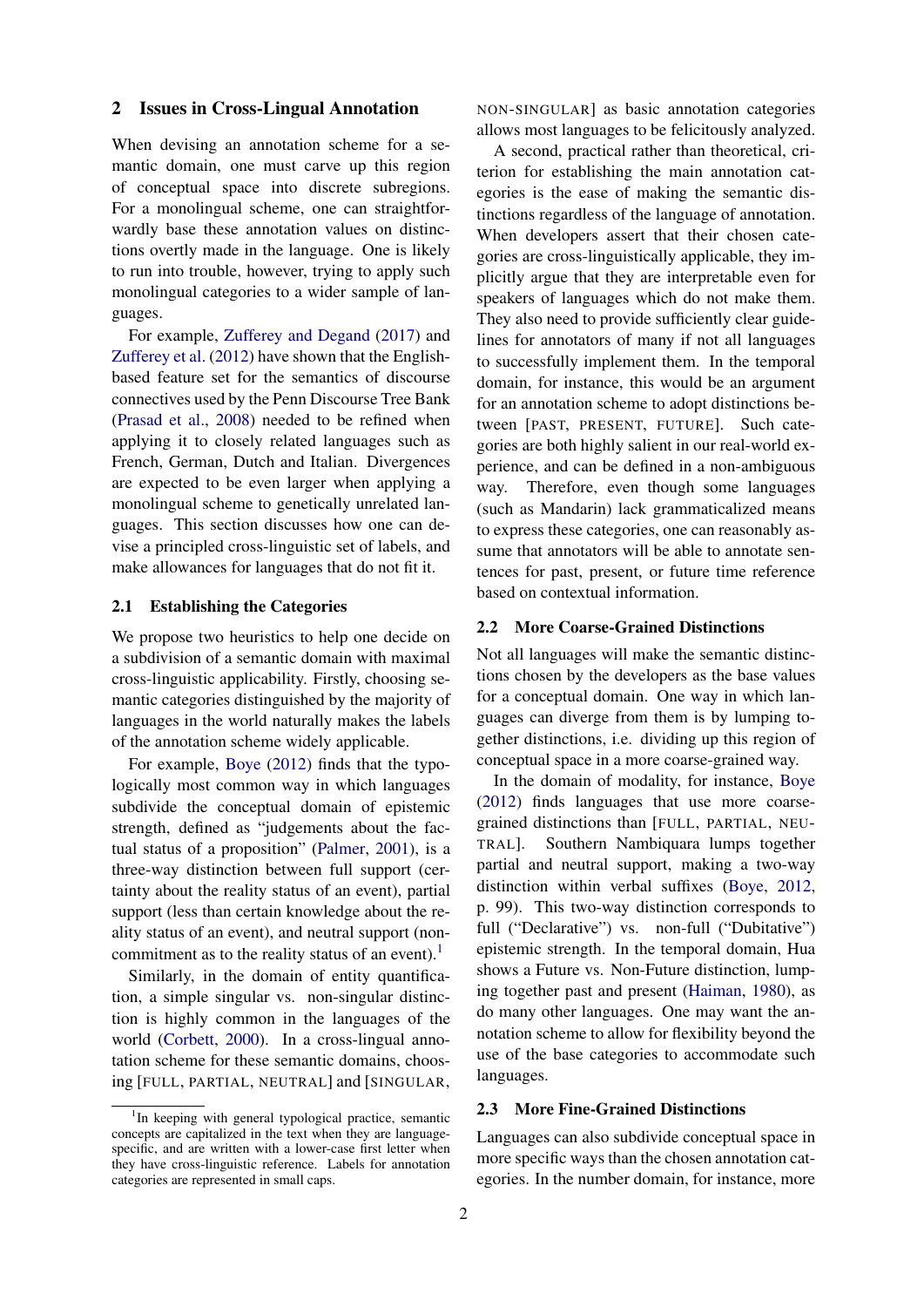fine-grained distinctions within the non-singular region of conceptual space can be made. Languages may distinguish sets of two entities from sets of more than two entities (Dual vs. Plural, Upper Sorbian); sets of two entities, sets of three entities and sets of more than three entities (Dual vs. Trial vs. Plural, Larike); or "small" sets of entities from "large" sets of entities (Paucal vs. Plural, Bayso, Corbett 2000, chapter 2). In the domain of modality, Limbu (Sino-Tibetan) subdivides the Partial category into Weak Partial and Strong Partial support (Boye, 2012).

These cases do not necessarily form problems for an annotation scheme. Since the more finegrained categories discussed here are all neatly categorized as subdivisions of the chosen basic annotation categories, annotators are expected to be able to identify the correct category label without problems. Nevertheless, in order to preserve as much information as possible, it may be desirable to provide annotators with a way to use more finegrained categories made in their language instead of (or in addition to) the pre-established category values.

#### 2.4 Cross-Cutting Distinctions

The largest challenge to cross-lingual annotation schemes is posed by languages which divide semantic space in ways that cross-cut, or overlap with, the pre-established categories. This will inevitably be the case in semantic domains that form a continuum which has to be carved up into discrete values for the annotation labels. Examples of such categories can once again be found in the modality and number domains.

Boye (2012), based on data from Craig (1977), shows that Jacaltec distinguishes only Strong Support (*chubil*) and Weak Support (*tato*) in its complementizers. Strong Support corresponds to the cross-linguistic prototype of full support and strong partial support, while Weak Support corresponds to the cross-linguistic prototype of neutral support and weak partial support. In other words, these categories cross-cut the partial support category. For a sentence containing the Weak Support marker, an annotator who wishes to adhere to the proposed category labels must judge whether it falls under the NEUTRAL or PARTIAL category - a judgement they cannot make based on explicit evidence from the language.

Similarly, a small number of languages (e.g.

Ainu, Eastern Pomo) make a Few vs. Many distinction in the number domain rather than a Singular vs. Non-Singular one (Veselinova, 2013). They have one category that refers to single referents or small groups (typically up to a maximum of three for Ainu), and a different one to refer to groups greater than this number - dividing up the semantic space in a different, rather than more fine-grained or more coarse-grained, way than the categories found in the majority of languages. In such situations, it is difficult to guide annotators on what to do when they encounter such an overlapping category.

### 3 Related Work

Previous cross-lingual annotation schemes have not often explicitly addressed the issues laid out in section 2. One scheme accounting for at least two of these issues is Zufferey and Degand's (2017) multilingual adaptation of the PDTB guidelines for discourse connectives. Establishing a hierarchical set of annotation labels based on a small sample of genetically related languages allows them to deal with more fine-grained and more coarse-grained distinctions. Individual annotators are allowed to freely choose values from any level in the hierarchy. When a language divides the semantic domain up in a more fine-grained way, annotators can simply choose values from lower levels of the hierarchy, while for languages with more coarse-grained categories, annotators can choose categories higher up in the structure.

When a given markable is either ambiguous between two pre-established categories, or semantically intermediate between them, they allow annotators to annotate the markable with two tags. Implicitly, this seems meant to solve the problem of cross-cutting categories outlined in 2.4. It does not, however, capture the typological insight that many semantic domains are internally structured and can be captured in semantic maps (Haspelmath, 2003). We know, for example, that in the domain of modality, it should be exceedingly rare if not impossible for a language to show a semantic category subsuming full and neutral support, but not partial support. Therefore, allowing annotators to freely combine annotation labels seems to be too unconstrained of a mechanism to deal with cross-linguistic variation in category boundaries.

Other cross-lingual annotation schemes (e.g. UCCA, Abend and Rappoport 2013; SSA, Grif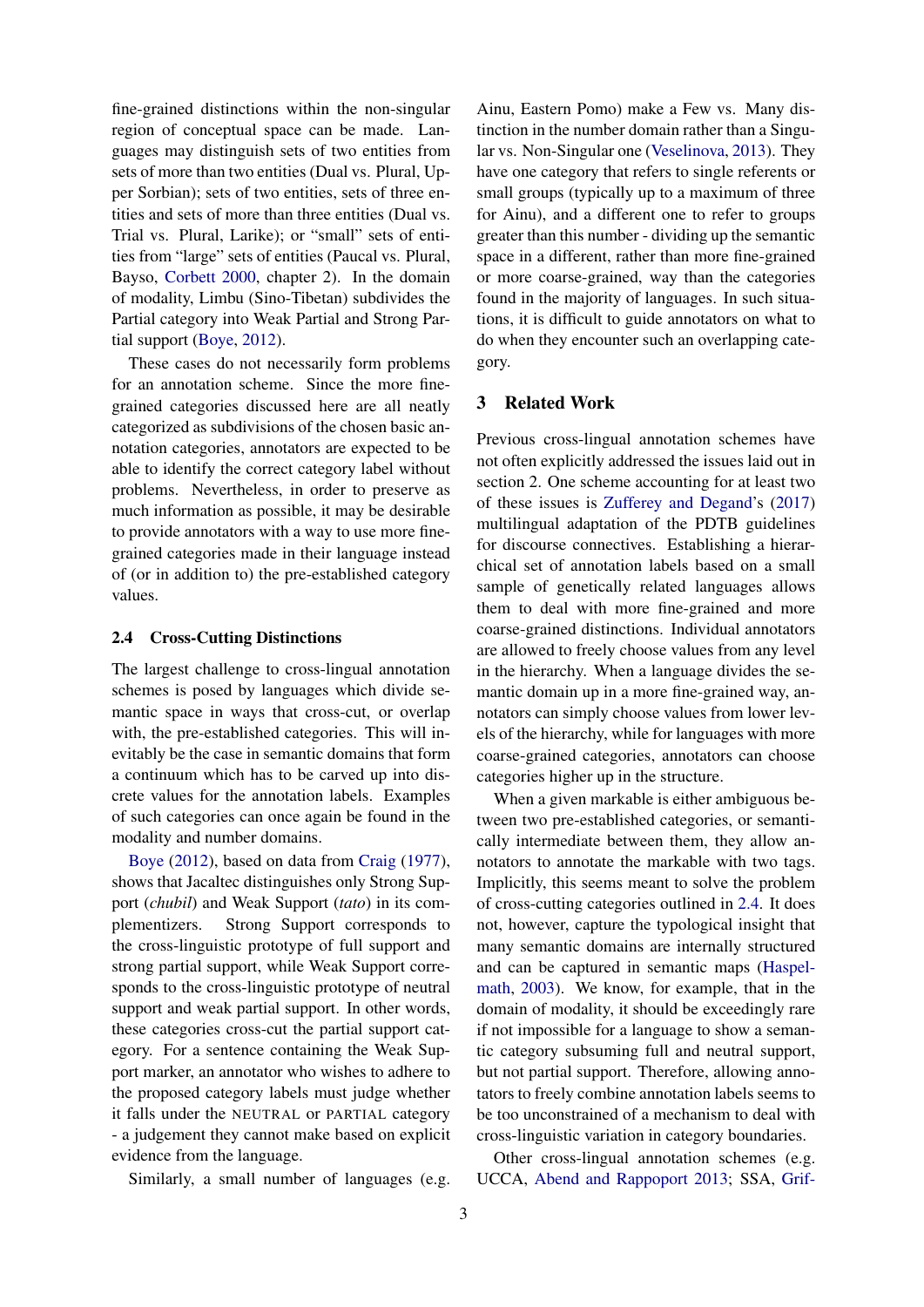fitt et al. 2018), aim to keep the scheme as intuitive as possible while maintaining cross-linguistic comparability. To this end, UCCA only provides highly schematic annotation categories on the order of [PARTICIPANT, TEMPORAL RELA-TION, EVENT]. These categories are so general that no language would have more coarse-grained categories. Because of their high level of abstraction, they are also so far apart in conceptual space that languages are unlikely to show overlapping categories. On the other hand, every language will have more fine-grained categories than provided in this scheme. These are not annotated in the base level UCCA, but left to additional annotation layers which researchers can develop for their own purposes.

Lavid et al. (2016) use a similar approach to Zufferey and Degand (2017). They provide a hierarchical structure with three levels of categories for annotating epistemicity, encouraging the use of the lowest levels. When in doubt between the lower-level categories, annotators can choose a higher-level category instead. Nissim et al.'s (2013) cross-lingual scheme for modality also allows annotators to choose coarse-grained categories if they are not confident judging an utterance as an instance of a lower-level category.

While this solution works for languages with coarse-grained categories, strict hierarchical architectures do not allow for easy annotation of overlapping categories. For example, while both these annotation schemes distinguish values for [CERTAINTY, PROBABILITY, POSSIBILITY], the immediately higher-level category is simply one of EPISTEMIC MODAL/FACTUALITY. There is no way to capture categories like those of Jacaltec where some cases of PROBABILITY group with CERTAINTY and others with POSSIBILITY.

#### 4 Potential Solutions

We believe that the most promising architecture for a cross-lingual semantic annotation scheme is to structure the typologically motivated labels as a lattice with different levels, rather than a strict hierarchy. One level contains the categories originally chosen based on the criteria set out in 2.1. This level is designated as the "base level": annotators are encouraged to use categories from this level as the default. The higher and lower levels, respectively, contain equally typologically motivated coarser-grained and finer-grained categories,

which can be used when called for by certain applications or certain language-specific categorizations. Such lattices capture the idea that many semantic categories are structured as hierarchical scales, where the middle values can group together with either end, but the extremes of the scale are highly unlikely to be categorized together in any language. Illustrations are provided in figure 1 and figure 2, and in the supplementary materials.



Figure 1: Annotation lattice for epistemic strength



Figure 2: Annotation lattice for number

### 4.1 More Coarse-Grained Categories

If a language has more coarse-grained semantic categories in a certain domain than those provided in the base level of the lattice (in bold in figures 1-2), it might be difficult for annotators to judge which label to apply to a given use of such a category. For example, for any use of the Nambiquara Dubitative, one would have to judge whether it expresses NEUTRAL or PARTIAL support. This could lead to increased disagreements between annotators. On the one hand, one may still want to require annotators to adopt the base level categories. On the other hand, one might want to ease the annotation process for annotators of languages like Nambiquara.

The lattice architecture allows both goals to be met. As seen in figure 1, [FULL, PARTIAL] strength form an overlapping NON-NEUTRAL category; [PARTIAL, NEUTRAL] strength group together as NON-FULL. Following the aforementioned typological insight, no category groups together [FULL, NEUTRAL] to the exclusion of PAR-TIAL. Such a lattice avoids the drawback of a strict hierarchy in that it allows for flexibility in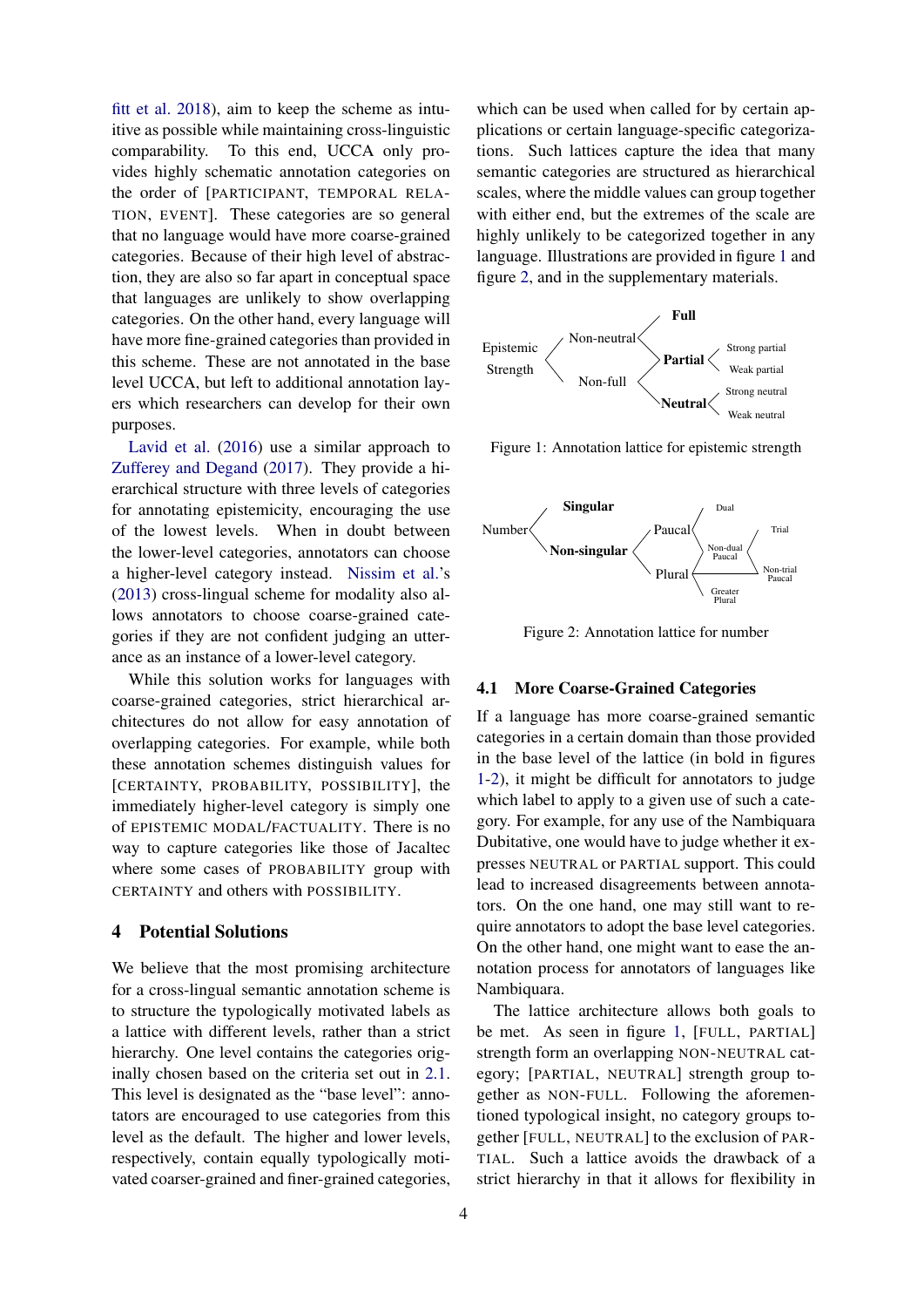the treatment of the in-between category, which can group with either FULL or NEUTRAL support.

For each use of the Nambiquara Dubitative, then, annotators would be encouraged to judge whether in context it expresses PARTIAL or NEU-TRAL support. If such a judgement is too hard to make, annotators may use higher-level values in the lattice, in this case NON-FULL.

#### 4.2 More Fine-Grained Categories

Even though annotators of languages with more fine-grained distinctions than the main level of the lattice should be able to accurately use this level, they may, with an eye on certain downstream applications, want to preserve more specific information encoded in the language. In the Universal Dependencies scheme, annotators are able to add lower-level language-specific categories where needed (e.g. Pyysalo et al. 2015 for Finnish). In order to eliminate the potential proliferation of incommensurable language-specific categories that could result from this, we would encourage annotators to use the base level values as much as possible. In addition, we would provide a set of typologically-based fine-grained categories on a lower level of the lattice. In figure 1, this corresponds to the [STRONG PARTIAL, WEAK PAR-TIAL, STRONG NEUTRAL, WEAK NEUTRAL] labels, in figure 2 to the [PAUCAL, PLURAL] labels and all labels subsumed underneath them.

In example (1a) from Limbu (van Driem, 1987, p. 244), annotators could follow the distinctions the language makes by labeling the epistemic marker *li*·*ya* as WEAK PARTIAL. In (1b), they can label *la?ba* as STRONG PARTIAL. Similarly, annotators for a language with fine-grained number categories, such as Yimas, could use the lower-level categories in figure 2. The Yimas Dual, used for reference to exactly two entities, can be marked as DUAL. The Yimas Paucal (typically used for reference to sets containing three to seven entities, Foley, 1991, p. 111) can be marked as NON-DUAL PAUCAL.

- (1) a. *ya*·P*l li*·*ya.* groan EPMOD 'He's perhaps groaning.' b. *ya*·P*l la*P*ba.* groan EPMOD
	- 'He's probably groaning.'

In this way, the specific information expressed in these forms is preserved. At the same time,

comparability to other languages is safeguarded: because of the structure of the lattice, lower-level annotations can be traced back, e.g. to the NON-SINGULAR base level category for the DUAL label, and to the PARTIAL category for the STRONG PARTIAL label, and compared to instances of this category in other languages.

Annotators may, in addition, encounter typologically rare fine-grained categories that do not correspond to a pre-specified value in the lattice. They are encouraged in these cases to use base level categories from the lattice. If they feel very strongly that this is not sufficient for their purposes, they will be able to create a languagespecific semantic label and specify its position in the lattice.

### 4.3 Cross-Cutting Categories

Languages with categories that cross-cut the distinctions in the lattice, such as the Jacaltec Strong Support vs. Weak Support system, are the hardest to deal with. The Few vs. Many verbal number system of Ainu, (typically called "Singular" and "Plural", Veselinova 2013), also shows this (2). *Ek* 'come' is used with a set of one to four participants, *arki* 'come' is used with more than four participants (Tamura 1988, p. 40) - cross-cutting the [SINGULAR, NON-SINGULAR] distinction.

- (2) a. *tu okkaypo ek*. two youth come.SG 'Two youths came.'
	- b. *tupesaniw ka arki* eight even come.PL NMLZ COP *ruwe ne*. 'Eight people came.'

We present four options for the annotation of such cross-cutting categories, and argue that the fourth one strikes the best balance between ease of annotation and cross-lingual portability. Firstly, one could allow annotators to completely follow the distinctions their language makes. This would mean that Ainu annotators would establish a FEW category, subsuming the [SINGULAR, DUAL, TRIAL] categories in the lattice, and a MANY category, subsuming [NON-TRIAL PAU-CAL, PLURAL]. Alternatively, these categories could be named SINGULAR and PLURAL, since they spread outwards from the cross-linguistic singular and plural prototypes. Along the same lines, Jacaltec annotators would establish a STRONG (or FULL) category for *chubil* and a WEAK (or NEU-TRAL) category for *tato*.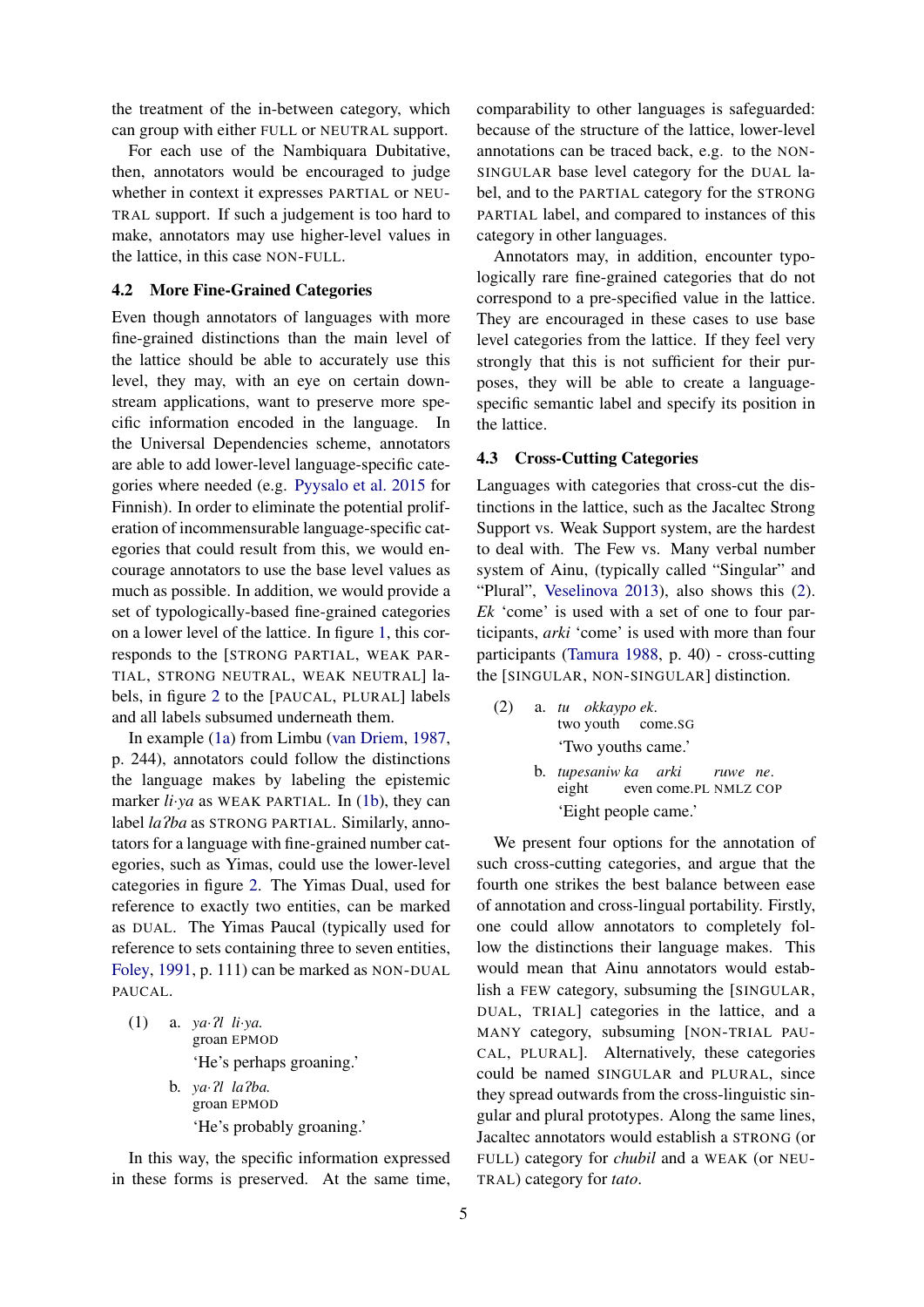This option gives maximal advantage to annotators, who can make use of the exact distinctions expressed in their language. They would not have to distinguish between the different uses of these forms.2 It comes, however, with a great reduction in cross-linguistic comparability of the resulting annotations. Either the same semantic value will come to be annotated differently in different languages (partial epistemic support would be annotated as PARTIAL in most languages but as either FULL or NEUTRAL in Jacaltec), or the same annotation would mean different things in different languages (SINGULAR would mean "exactly one entity" in Yimas, but "one to three entities" in Ainu).

The second option is a weakened version of the first. Under this approach, the primary annotation of each form is the prototype of this category, but annotators are expected to add the accurate category of the more fine-grained level of the lattice as a secondary annotation.

The Ainu form *ek* would, then, be annotated as SINGULAR:SINGULAR when referring to the coming of one entity, and SINGULAR:NON-SINGULAR when referring to the coming of two or three entities. The first SINGULAR refers to the fact that the cross-linguistic singular category is the prototype of the semantic category expressed by Ainu *ek*. The second annotation expresses the actual semantic value of an utterance on the base level of the annotation lattice. As for modality, Jacaltec annotators would annotate strong partial and full support uses of *chubil* as FULL:STRONG PARTIAL and FULL:FULL respectively.

While this is probably fairly intuitive for annotators, the drawback is that labels such as STRONG PARTIAL no longer exclusively belong to one overarching category. In Jacaltec, it would belong under FULL, while in other languages it would fall under PARTIAL. As a result, annotators for languages with a canonical strong partial vs. weak partial distinction, as proper subcategories of the base level partial support category, would consistently have to employ a secondary annotation as well, specifying the overarching PARTIAL to make the value of this annotation clear. The necessity for two annotation labels to be selected for each form makes this solution fairly cumbersome.

The third option favours cross-linguistic comparison, but is perhaps less intuitive for annotators. It calls for consistent use of the categories specified in the lattice. In such a system, strong partial uses of Jacaltec *chubil* would always be PAR-TIAL:STRONG PARTIAL. In other words, annotation is done purely on semantic grounds, disregarding language-specific forms. This means that the various uses of the same (polysemous) Jacaltec form will receive different annotations. Even though we believe annotators for all languages should be able to distinguish the base level values of the lattice based on semantic criteria, interpreting such differences which lack overt expression in a language may still be challenging.

Therefore, we believe that our fourth option holds the most promise. This solution allows annotators to use a value in the lattice two levels higher than the markable meaning. For example, for any use of Jacaltec *chubil*, annotators would be allowed to use the label NON-NEUTRAL. This higher-level label allows for the inference that this particular use is either genuinely "in between" the two relevant base level categories (e.g. overlapping the prototypes of partial support and full support), or ambiguous between those two categories. In this way, two levels of the lattice that are problematic from a Jacaltec point of view (FULL vs. PARTIAL on the base level and FULL vs. STRONG PARTIAL at the lower level) are avoided. Of course, as was the case for the treatment of more coarse-grained categories, annotators are still encouraged to specify lower-level values when they can be clearly judged from the context. Thus, strong partial uses of Jacaltec *chubil* could be labeled either NON-NEUTRAL:STRONG PARTIAL, or simply NON-NEUTRAL.

Few cross-lingual annotation schemes have adopted explicit guidelines for languages whose categories cross-cut the pre-established values. Our use of a typologically motivated lattice to organize semantic categories provides various ways to deal with this issue, and at the same time captures insights into regularities in the division of semantic space. We believe that the fourth approach outlined in this section has the best chances of finding wide acceptance. It allows annotators for specific languages to do justice to the semantic structure of the language by recognizing the finegrained uses of language-specific categories. In

 $2$ It must be kept in mind, however, that many formal grammatical categories in languages are polysemous. In semantic annotation, annotators must be wary of labeling expressions in a deterministic way based on the most prototypical use of a grammatical marker. Instead, each utterance must be judged based on its meaning in context.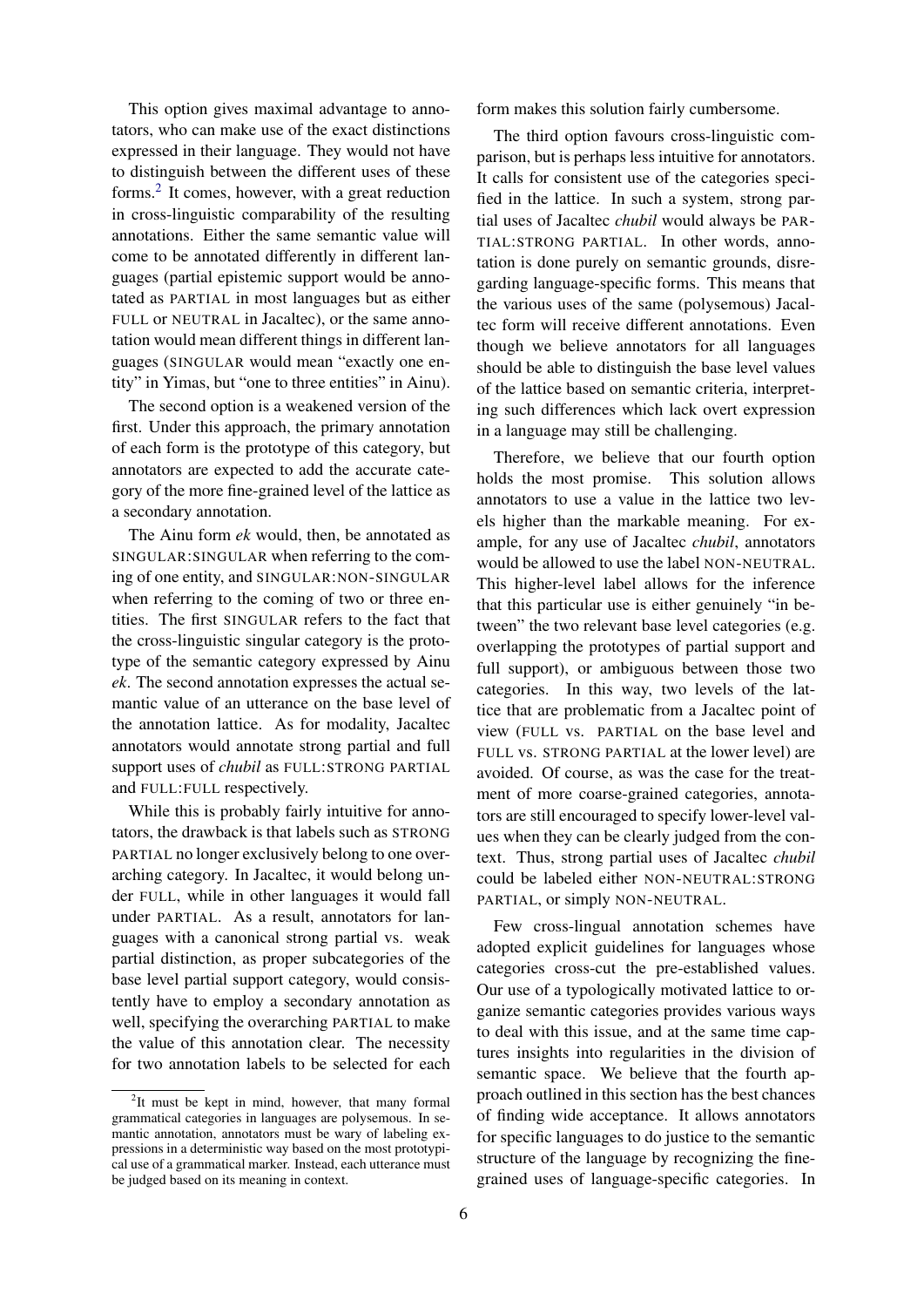addition, the use of a secondary annotation with a label not one, but two levels higher in the lattice avoids the problem of which superordinate category an in-between usage should be categorized as, and also guarantees cross-lingual portability.

## 5 Cross-Lingual Annotation Pilot

In order to explore the practicality of a semantic annotation scheme using a lattice structure and the guidelines for label selection outlined above, a small cross-lingual annotation experiment was performed, and is discussed in this section.

#### 5.1 Annotation Procedure and Materials

Thirty-six English sentences expressing spatial figure-ground relations were taken from the STREUSLE corpus (Schneider et al., 2016), and provided thirty-six PPs as annotation targets. These sentences came originally from travel blogs, and were chosen to express spatial scenarios ranging from surface support, to attachment, to containment (figure 3, see also Bowerman and Choi 2001). This continuum was chosen because it is similar to the modality continuum discussed above. While it is exceedingly rare for languages to have one category for only support and containment, the attachment category frequently groups with either containment or support (Bowerman and Choi, 2001). In addition, the existence of spatial situations in between these three base level categories (such as adhesion, for a band-aid on a body part) allows us to confront difficult cross-cutting categories with our lattice architecture.



Figure 3: Support-Attachment-Containment continuum (Bowerman and Choi, 2001, p. 485)

Each sentence was translated into Dutch, Czech and Korean by a native speaker of each language (the first, third, and fourth authors of this paper, respectively), and annotated by the same native speaker. The English sentences were annotated by the second author, also a native speaker.

The lattice in figure 4 contains the annotation values, defined based on figure 3. The base level categories are [SUPPORT, ATTACHMENT,



Figure 4: Annotation lattice for spatial relations

CONTAINMENT]. At the higher level, [NON-CONTAINMENT, NON-SUPPORT] group together [SUPPORT, ATTACHMENT] and [ATTACHMENT, CONTAINMENT], respectively. On the lowest level of the lattice, ADHESION cross-cuts the SUPPORT vs. ATTACHMENT distinction, while ATTACHED CONTAINMENT cross-cuts the ATTACHMENT vs. CONTAINMENT distinction.

Annotators were given the following guidelines:

- 1. Choose a label from the base level of the lattice based on the meaning of the sentence.
- 2. If the sentence is ambiguous between two base level values, choose the relevant overarching category.
- 3. If the sentence expresses a category that is in between two base level values, choose the relevant lower-level category when confident. Otherwise, choose the applicable coarse-grained category above the base level.
- 4. If the sentence expresses a more fine-grained distinction within one of the base level categories which is not given in the lattice, simply use the applicable base level value.

#### 5.2 Evaluation Procedure

We are aware of few previous experiments annotating multilingual parallel corpora with one set of semantic categories. Closest to our pilot study is probably Zufferey and Degand (2017), who calculate agreement between annotations of a parallel corpus in English, French, German, Dutch, and Italian. Pairwise agreement between English and every other language is reported for each level of the hierarchy in which their categories are structured. The agreement values are given only in raw percentages.

We report pair-wise agreement between all pairs of languages in our pilot. We report both the ex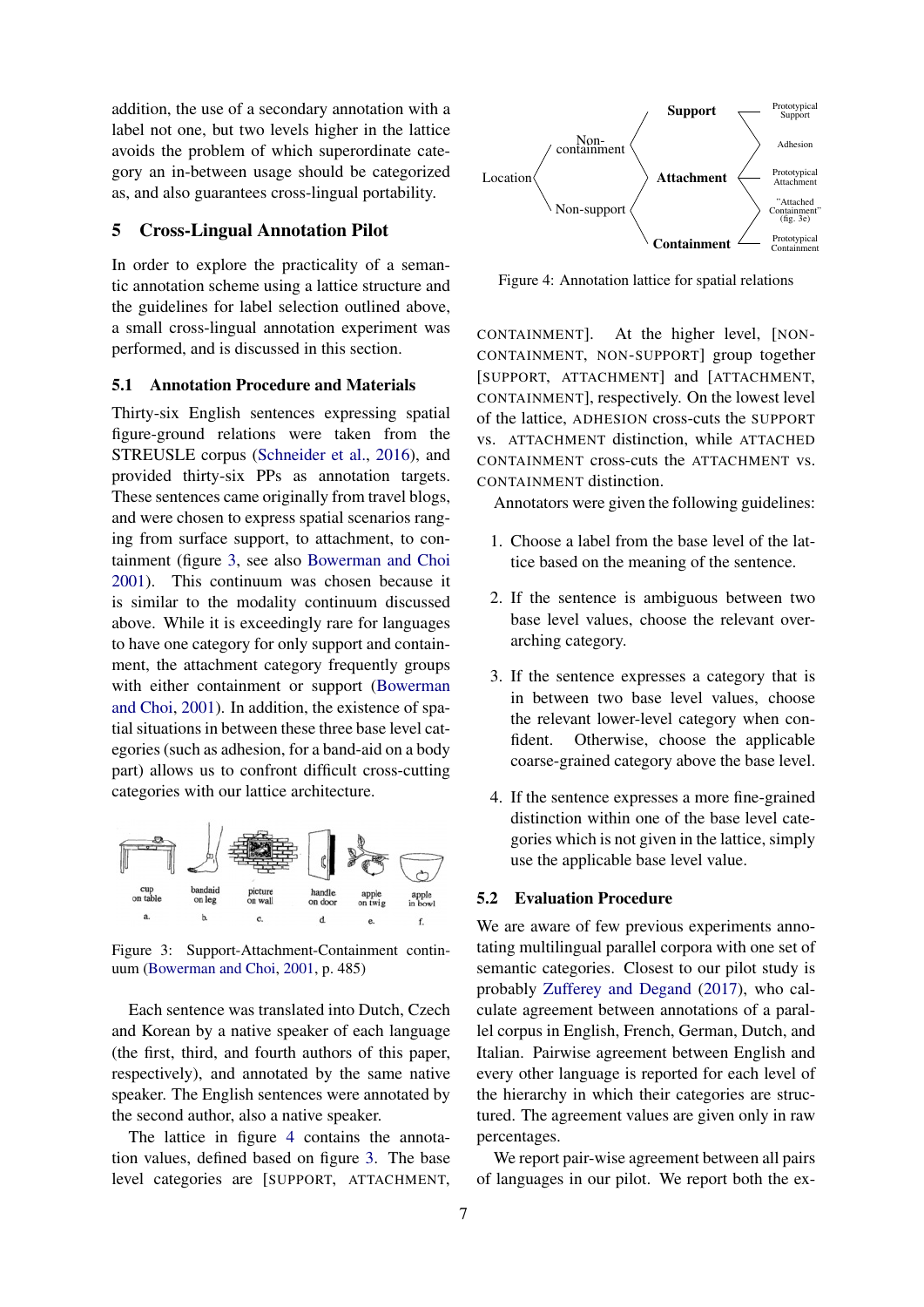act correspondence of annotations between languages, and the compatibility of these annotations. The first set of values is conceptualized as a measure of the discrepancies between the semantic categories of individual languages. For example, an attachment scenario might be annotated as ATTACHMENT in Dutch (which has a preposition *aan* specialized for attachment), but as NON-CONTAINMENT in English, because of its more coarse-grained semantic structure. Under this first measure, these cases are counted as disagreements.

Under the second measure, they are seen as compatible. Since ATTACHMENT is a subcategory of NON-CONTAINMENT, the Dutch annotation can be traced back in the lattice to NON-CONTAINMENT, and the two languages have equivalent annotations on this level. The difference between the exact correspondence score for a language pair and its compatibility score measures the portability of the lattice architecture, and its ability to abstract away from language-specific subdivisions of semantic space.

Both the exact correspondence measure and the compatibility measure are reported as agreement proportions, and as Cohen's Kappa scores (Cohen, 1960). We believe that, even though we are calculating cross-lingual interannotator agreement rather than monolingual agreement between two annotators, the tasks performed by the annotators are still comparable. Since we use a parallel corpus and the same set of annotation values, Cohen's Kappa provides a meaningful measure of how much the proposed annotation system improves labeling over a chance distribution.

#### 5.3 Annotation Results

Table 1 reports cross-lingual interannotator agreement for identity between the chosen labels. The raw proportions of agreement are high, ranging from 82% (Czech-English and Korean-English) to 93% (Czech-Dutch). The Cohen's Kappa scores are also acceptable (between 0.64 and 0.86).

As shown in table 2, pairwise compatibility proportions are on average 7% higher than the corresponding identity scores, and compatibility Kappa scores are on average 0.15 higher than the corresponding identity scores. All language pairs show agreement greater than 90%, and all but one show a Kappa value greater than 0.80.

The organization of annotation categories in a

|         | Czech             | Dutch             | English           |
|---------|-------------------|-------------------|-------------------|
| Dutch   | 93%               |                   |                   |
|         | $(\kappa = 0.86)$ |                   |                   |
| English | 82%               | 86%               |                   |
|         | $(\kappa = 0.64)$ | $(\kappa = 0.74)$ |                   |
| Korean  | 85%               | 89%               | 85%               |
|         | $(\kappa = 0.67)$ | $(\kappa = 0.78)$ | $(\kappa = 0.66)$ |

Table 1: Identity between cross-lingual annotations

|         | Czech                  | Dutch             | English           |
|---------|------------------------|-------------------|-------------------|
| Dutch   | 96%                    |                   |                   |
|         | $(\kappa=0.91)\\ 93\%$ |                   |                   |
| English |                        | 94%               |                   |
|         | $(\kappa=0.86)\\ 90\%$ | $(\kappa = 0.90)$ |                   |
| Korean  |                        | 97%               | 92%               |
|         | $(\kappa = 0.79)$      | $(\kappa = 0.94)$ | $(\kappa = 0.84)$ |

Table 2: Compatibility between cross-lingual annotations

lattice paired with clear guidelines as to which levels of the lattice to use in different situations therefore seems to be a promising way of guaranteeing both ease of annotation and cross-linguistic comparability. It seems fairly successful at abstracting away from language-specific differences in category boundaries, as evidenced by the improvement in the scores for compatibility of annotations as compared to those for exact identity.

A reviewer points out that it is hard to assess the improvement our annotation lattice offers over a flat annotation scheme where annotators are required to choose between [SUPPORT, ATTACHMENT, CONTAINMENT]. We agree that a comparison with such a control condition would be interesting. However, re-annotating this small corpus with such a flat annotation scheme would lead to skewed results, because the present annotators have built up familiarity with the sentences. Since time constraints prevent us from conducting a new annotation experiment in accordance with this suggestion, or from finding new annotators to provide the baseline annotation, we will simply keep it in mind for further work.

#### 5.4 Error Analysis

The differences between the values in table 1 and table 2 stem from annotations which are compatible, but not identical between languages. These annotations reflect both the presence of more coarse-grained categories and cross-cutting categories. As for the former case, examples such as (3a) were annotated as SUPPORT in Czech and Dutch, but as NON-CONTAINMENT in English and (sometimes) Korean. The lattice thus allows anno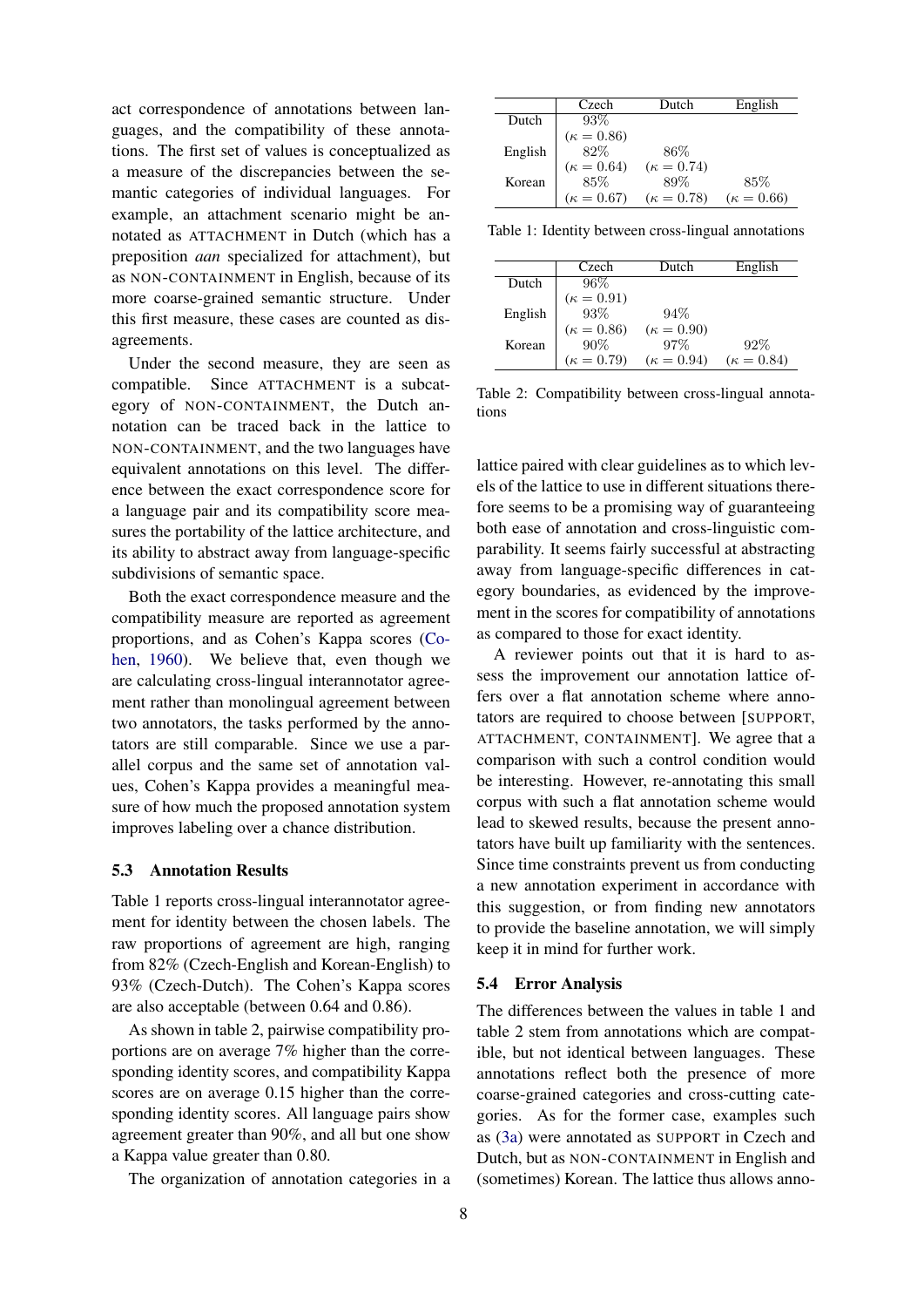tators in languages with coarse-grained categories to suspend judgement on the base level annotation categories where necessary, while maintaining cross-linguistic comparability.

## (3) a. *...right on the back of my car.* b. *...had nail polish on a couple of toes.*

The same can largely be said for cross-cutting categories. For the single example of surface adhesion in our corpus (3b), the English and Dutch annotators followed guideline 3, choosing the lowerlevel ADHESION category. The Czech and Korean annotators chose ATTACHMENT and SUPPORT, respectively, both of which are compatible with the Dutch and English choices. This yields compatible annotations in five of the six language pairs, indicating that a category lattice does fairly well in treating cross-cutting categories.

This sentence also illustrates again the problematic character of continuous semantic categories with values in between the base level annotation categories. The ADHESION category cross-cuts the SUPPORT vs. ATTACHMENT distinction, and annotators for different languages (and, conceivably, within one language) will sometimes make different judgements as to which of these two base level categories is appropriate. Choosing a category two levels higher in the lattice instead of just one, as proposed in this paper, would ideally prevent disagreements.

Disagreements also arose with the examples in 4, for which we offer two tentative explanations. Examples (4a-4b), on the one hand, seem likely to give rise to different conceptualizations on the part of annotators. One can interpret *the product* in (4a) to be strictly on top of the hair (leading to the SUPPORT annotations in Dutch and Korean), as clinging to every single hair (resulting in the English ATTACHMENT annotation), or as being contained within the space delimited by the totality of the hair (explaining the Czech CONTAINMENT annotation). Similar conceptualizations can be proposed for *on burger* in (4b): the meat can be seen as contained within the space delimited by the two halves of the bun, or as supported by the bottom half of the bun. Such alternative construals are likely to lead to a certain proportion of disagreements.

- (4) a. *...put product on my hair...*
	- b. *No meat on burger...*
	- c. *...when I am in the chair...*

The disagreement in (4c) - CONTAINMENT in English vs. SUPPORT in Czech, Dutch, and Korean - is likely to stem from different languagespecific conventionalized construals for specific figure-ground configurations. In Dutch, for example, the most natural translation of *in the chair* would be *op de stoel*, using the prototypical support preposition *op*. Using *in*, the containment preposition, is hardly possible. In other words, the relation between a sitter and a chair is always construed as a support relation rather than a containment relation. There does not seem to be a straightforward solution for such cases either. It remains to be seen, however, whether this source of disagreements is recurrent across semantic domains - it might well be more common in the domain of figure-ground relations than in other regions of conceptual space.

## 6 Conclusions

This paper proposes a lattice-like architecture of cross-lingual semantic annotation systems, with category labels organized in different levels and forming overlapping groupings. This allows us to be faithful to both individual languages and typological generalizations. An approach where cross-cutting categories either receive a low-level, highly specific label (when annotators are confident), or a high-level and uncontroversial label, presents a middle ground between maximizing ease of annotation and maximizing typological rigor. An exploratory cross-lingual annotation task on a small parallel corpus in four languages shows that such an approach has the potential to tackle the issues discussed.

## Acknowledgements

This research was supported in part by grant 1764091 by the National Science Foundation to the last author.

## References

- Omri Abend and Ari Rappoport. 2013. [Universal con](https://www.aclweb.org/anthology/P13-1023)[ceptual cognitive annotation \(UCCA\).](https://www.aclweb.org/anthology/P13-1023) In *Proceedings of the 51st Annual Meeting of the Association for Computational Linguistics (Volume 1: Long Papers)*, pages 228–238, Sofia, Bulgaria. Association for Computational Linguistics.
- Laura Banarescu, Claire Bonial, Shu Cai, Madalina Georgescu, Kira Griffitt, Ulf Hermjakob, Kevin Knight, Philipp Koehn, Martha Palmer, and Nathan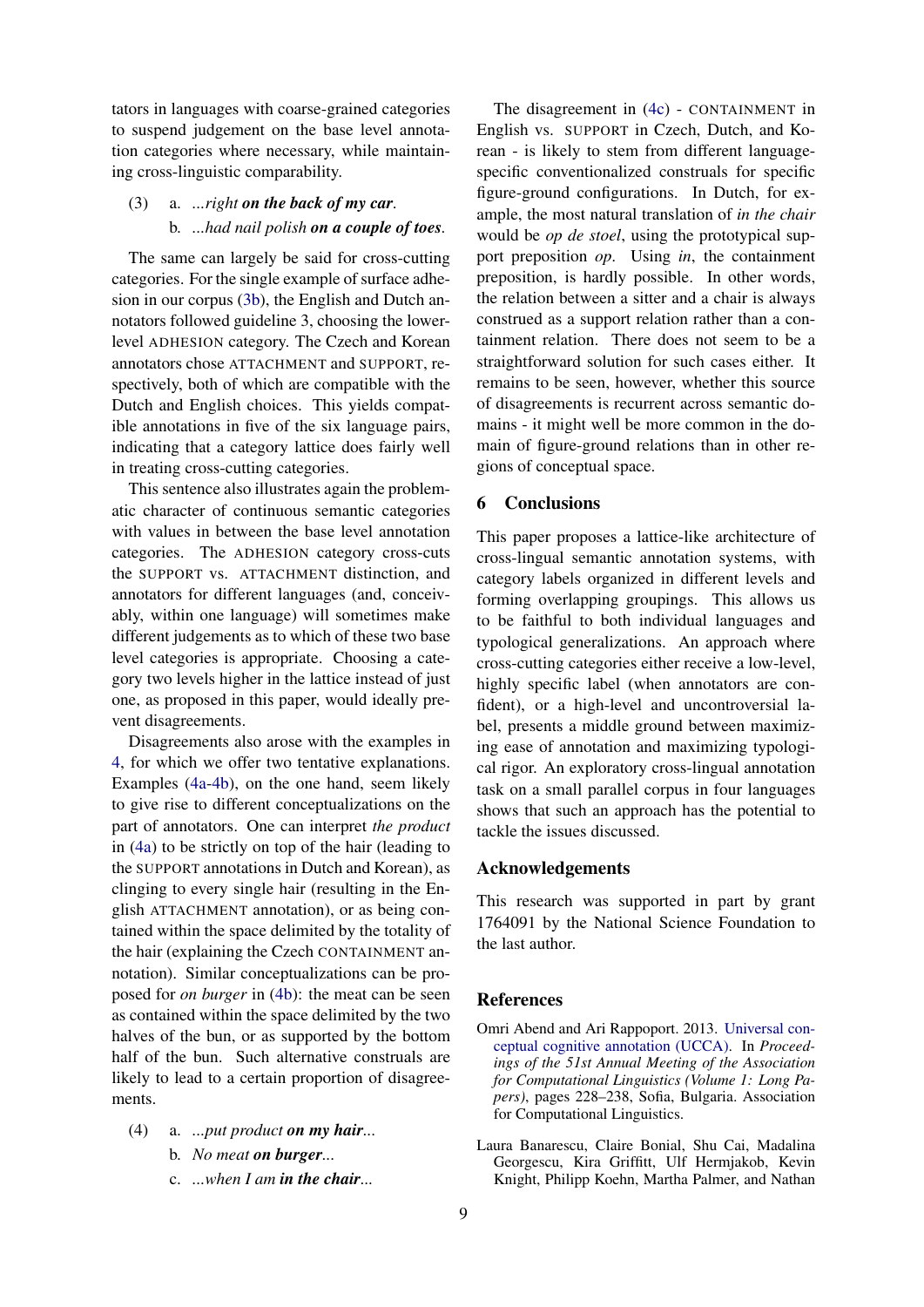Schneider. 2013. [Abstract meaning representation](https://www.aclweb.org/anthology/W13-2322) [for sembanking.](https://www.aclweb.org/anthology/W13-2322) In *Proceedings of the 7th Linguistic Annotation Workshop and Interoperability with Discourse*, pages 178–186, Sofia, Bulgaria. Association for Computational Linguistics.

- Robert Botne. 2012. Remoteness distinctions. In Robert I. Binnick, editor, *The Oxford handbook of tense and aspect*, pages 536–562. Oxford University Press.
- Melissa Bowerman and Soonja Choi. 2001. [Shap](https://pure.mpg.de/rest/items/item_194879/component/file_532258/content)[ing meanings for language: universal and language](https://pure.mpg.de/rest/items/item_194879/component/file_532258/content)[specific in the acquisition of semantic categories.](https://pure.mpg.de/rest/items/item_194879/component/file_532258/content) In *Language acquisition and conceptual development*, pages 475–511. Cambridge University Press.
- Kasper Boye. 2012. *Epistemic meaning: A crosslinguistic and functional-cognitive study*, volume 43 of *Empirical Approaches to Language Typology*. De Gruyter Mouton, Berlin.
- Joan L. Bybee, Revere Dale Perkins, and William Pagliuca. 1994. *The Evolution of Grammar: Tense, Aspect, and Modality in the Languages of the World*. University of Chicago Press Chicago.
- Jacob Cohen. 1960. [A coefficient of agreement for](http://citeseerx.ist.psu.edu/viewdoc/download?doi=10.1.1.1024.9753&rep=rep1&type=pdf) [nominal scales.](http://citeseerx.ist.psu.edu/viewdoc/download?doi=10.1.1.1024.9753&rep=rep1&type=pdf) *Educational and psychological measurement*, 20(1):37–46.
- Bernard Comrie. 1989. *Language universals and linguistic typology: Syntax and morphology*. University of Chicago press.
- Greville G. Corbett. 2000. *Number*. Cambridge University Press.
- Colette Grinevald Craig. 1977. *The structure of Jacaltec*. University of Texas Press.
- William Croft. 2002. *Typology and universals*. Cambridge University Press.
- William Croft. 2012. *Verbs: Aspect and Causal Structure*. Oxford University Press.
- William Croft, Pavlína Pešková, and Michael Regan. 2017. [Integrating decompositional event structures](https://doi.org/10.18653/v1/W17-2713) [into storylines.](https://doi.org/10.18653/v1/W17-2713) In *Proceedings of the Events and Stories in the News Workshop*, pages 98–109, Vancouver, Canada. Association for Computational Linguistics.
- $Ö$ sten Dahl. 1981. On the definition of the telic-atelic (bounded–nonbounded) distinction in tense and aspect. *Syntax and Semantics*, 14:79–90.
- Östen Dahl. 1983. Temporal distance: Remoteness distinctions in tense-aspect systems. *Linguistics*, 21(1):105–122.
- Georg van Driem. 1987. *A Grammar of Limbu*. Mouton de Gruyter.
- William A Foley. 1991. *The Yimas language of New Guinea*. Stanford University Press.
- Kira Griffitt, Jennifer Tracey, Ann Bies, and Stephanie Strassel. 2018. [Simple semantic annotation and sit](https://www.aclweb.org/anthology/L18-1265)[uation frames: Two approaches to basic text un](https://www.aclweb.org/anthology/L18-1265)[derstanding in LORELEI.](https://www.aclweb.org/anthology/L18-1265) In *Proceedings of the 11th Language Resources and Evaluation Conference*, pages 1672–1676, Miyazaki, Japan. European Language Resource Association.
- John Haiman. 1980. *Hua, a Papuan language of the Eastern highlands of New Guinea*. John Benjamins Publishing.
- Martin Haspelmath. 2003. [The geometry of grammat](http://citeseerx.ist.psu.edu/viewdoc/download?doi=10.1.1.465.7465&rep=rep1&type=pdf)[ical meaning: Semantic maps and cross-linguistic](http://citeseerx.ist.psu.edu/viewdoc/download?doi=10.1.1.465.7465&rep=rep1&type=pdf) [comparison.](http://citeseerx.ist.psu.edu/viewdoc/download?doi=10.1.1.465.7465&rep=rep1&type=pdf) In *The new psychology of language*, pages 217–248. Psychology Press.
- Graham Katz and Fabrizio Arosio. 2001. [The anno](https://www.aclweb.org/anthology/W01-1315)[tation of temporal information in natural language](https://www.aclweb.org/anthology/W01-1315) [sentences.](https://www.aclweb.org/anthology/W01-1315) In *Proceedings of the ACL 2001 Workshop on Temporal and Spatial Information Processing*. Association for Computational Linguistics.
- Julia Lavid, Marta Carretero, and Juan Rafael Zamorano-Mansilla. 2016. [Contrastive annotation](https://www.researchgate.net/profile/Julia_Lavid/publication/303939087_Contrastive_Annotation_of_Epistemicity_in_the_MULTINOT_Project_Preliminary_Steps/links/575f30b908aec91374b439b7/Contrastive-Annotation-of-Epistemicity-in-the-MULTINOT-Project-Preliminary-Steps.pdf) [of epistemicity in the multinot project: preliminary](https://www.researchgate.net/profile/Julia_Lavid/publication/303939087_Contrastive_Annotation_of_Epistemicity_in_the_MULTINOT_Project_Preliminary_Steps/links/575f30b908aec91374b439b7/Contrastive-Annotation-of-Epistemicity-in-the-MULTINOT-Project-Preliminary-Steps.pdf) [steps.](https://www.researchgate.net/profile/Julia_Lavid/publication/303939087_Contrastive_Annotation_of_Epistemicity_in_the_MULTINOT_Project_Preliminary_Steps/links/575f30b908aec91374b439b7/Contrastive-Annotation-of-Epistemicity-in-the-MULTINOT-Project-Preliminary-Steps.pdf) In *Proceedings of the ISA-12, Twelfth Joint ACL-ISO Workshop on Interoperable Semantic Annotation, held in conjunction with Language Resources and Evaluation Conference*, pages 81–88.
- Malvina Nissim, Paola Pietrandrea, Andrea Sanso, and Caterina Mauri. 2013. [Cross-linguistic annotation](https://www.aclweb.org/anthology/W13-0501) [of modality: a data-driven hierarchical model.](https://www.aclweb.org/anthology/W13-0501) In *Proceedings of the 9th Joint ISO - ACL SIGSEM Workshop on Interoperable Semantic Annotation*, pages 7–14, Potsdam, Germany. Association for Computational Linguistics.
- Joakim Nivre, Marie-Catherine de Marneffe, Filip Ginter, Yoav Goldberg, Jan Hajic, Christopher D. Manning, Ryan McDonald, Slav Petrov, Sampo Pyysalo, Natalia Silveira, Reut Tsarfaty, and Daniel Zeman. 2016. [Universal dependencies v1: A multilingual](https://www.aclweb.org/anthology/L16-1262) [treebank collection.](https://www.aclweb.org/anthology/L16-1262) In *Proceedings of the Tenth International Conference on Language Resources and Evaluation (LREC 2016)*, pages 1659–1666, Portorož, Slovenia. European Language Resources Association (ELRA).
- Frank Robert Palmer. 2001. *Mood and modality*. Cambridge University Press.
- Edoardo Maria Ponti, Helen O'Horan, Yevgeni Berzak, Ivan Vulic, Roi Reichart, Thierry Poibeau, Ekaterina Shutova, and Anna Korhonen. 2018. [Modeling lan](http://arxiv.org/abs/1807.00914)[guage variation and universals: A survey on typo](http://arxiv.org/abs/1807.00914)[logical linguistics for natural language processing.](http://arxiv.org/abs/1807.00914) *CoRR*, abs/1807.00914.
- Rashmi Prasad, Nikhil Dinesh, Alan Lee, Eleni Miltsakaki, Livio Robaldo, Aravind Joshi, and Bonnie Webber. 2008. [The penn discourse treebank 2.0.](http://www.lrec-conf.org/proceedings/lrec2008/pdf/754_paper.pdf) In *Proceedings of the Sixth International Conference on Language Resources and Evaluation (LREC'08)*,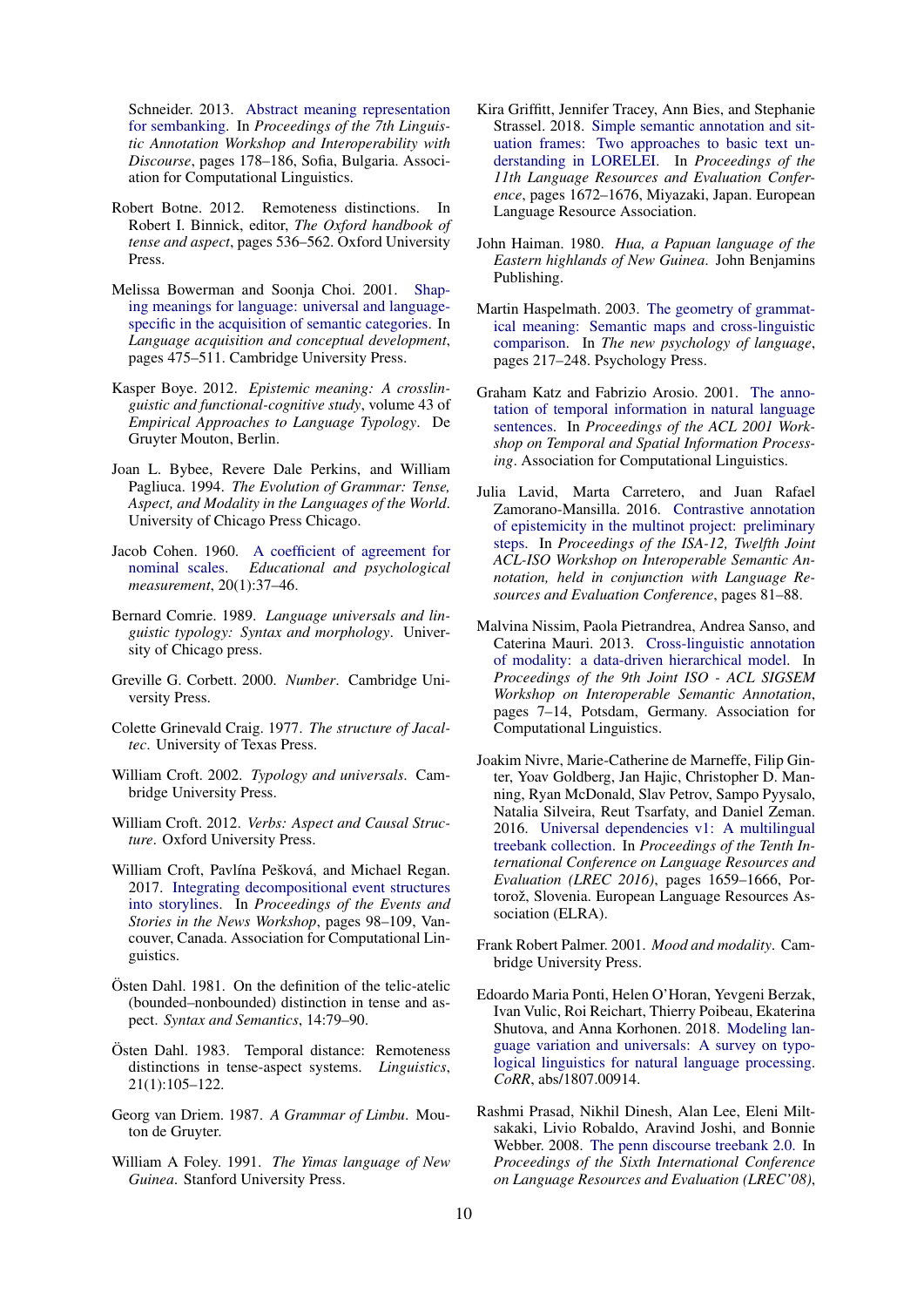pages 2961–2968, Marrakech, Morocco. European Language Resources Association (ELRA).

- James Pustejovsky, Jose M Castano, Robert Ingria, ´ Roser Sauri, Robert J Gaizauskas, Andrea Setzer, Graham Katz, and Dragomir R Radev. 2003. [Timeml: Robust specification of event and tempo](https://www.aaai.org/Papers/Symposia/Spring/2003/SS-03-07/SS03-07-005.pdf)[ral expressions in text.](https://www.aaai.org/Papers/Symposia/Spring/2003/SS-03-07/SS03-07-005.pdf) *New directions in question answering*, 3:28–34.
- Sampo Pyysalo, Jenna Kanerva, Anna Missilä, Veronika Laippala, and Filip Ginter. 2015. [Univer](https://www.aclweb.org/anthology/W15-1821)[sal dependencies for Finnish.](https://www.aclweb.org/anthology/W15-1821) In *Proceedings of the 20th Nordic Conference of Computational Linguistics (NODALIDA 2015)*, pages 163–172, Vilnius, Lithuania. Linköping University Electronic Press, Sweden.
- Patrick Saint-Dizier. 2006. [PrepNet: a multilingual](http://www.lrec-conf.org/proceedings/lrec2006/pdf/45_pdf.pdf) [lexical description of prepositions.](http://www.lrec-conf.org/proceedings/lrec2006/pdf/45_pdf.pdf) In *Proceedings of the Fifth International Conference on Language Resources and Evaluation (LREC'06)*, pages 1021– 1026, Genoa, Italy. European Language Resources Association (ELRA).
- Nathan Schneider, Jena D. Hwang, Vivek Srikumar, Meredith Green, Abhijit Suresh, Kathryn Conger, Tim O'Gorman, and Martha Palmer. 2016. [A cor](https://doi.org/10.18653/v1/W16-1712)[pus of preposition supersenses.](https://doi.org/10.18653/v1/W16-1712) In *Proceedings of the 10th Linguistic Annotation Workshop held in conjunction with ACL 2016 (LAW-X 2016)*, pages 99–109, Berlin, Germany. Association for Computational Linguistics.
- Suzuko Tamura. 1988. *The Ainu Language*. Sanseido, Tokyo. Reprinted in 2000, translated from Japanese into English by Sanseido Co. Ltd.
- Ljuba N. Veselinova. 2013. [Verbal number and supple](https://wals.info/chapter/80)[tion.](https://wals.info/chapter/80) In Matthew S. Dryer and Martin Haspelmath, editors, *The World Atlas of Language Structures Online*. Max Planck Institute for Evolutionary Anthropology, Leipzig.
- Nianwen Xue, Ondrej Bojar, Jan Hajic, Martha Palmer, Zdenka Uresova, and Xiuhong Zhang. 2014. [Not](http://www.lrec-conf.org/proceedings/lrec2014/pdf/384_Paper.pdf) [an interlingua, but close: Comparison of English](http://www.lrec-conf.org/proceedings/lrec2014/pdf/384_Paper.pdf) [AMRs to Chinese and Czech.](http://www.lrec-conf.org/proceedings/lrec2014/pdf/384_Paper.pdf) In *Proceedings of the Ninth International Conference on Language Resources and Evaluation (LREC'14)*, pages 1765– 1772, Reykjavik, Iceland. European Language Resources Association (ELRA).
- Sandrine Zufferey and Liesbeth Degand. 2017. Annotating the meaning of discourse connectives in multilingual corpora. *Corpus Linguistics and Linguistic Theory*, 13(2):399–422.
- Sandrine Zufferey, Liesbeth Degand, Andrei Popescu-Bellis, and Ted Sanders. 2012. [Empirical valida](https://sigsem.uvt.nl/isa8/isa8_submission_4-2.pdf)[tions of multilingual annotation schemes for dis](https://sigsem.uvt.nl/isa8/isa8_submission_4-2.pdf)[course relations.](https://sigsem.uvt.nl/isa8/isa8_submission_4-2.pdf) In *Eighth Joint ISO-ACL/SIGSEM Workshop on Interoperable Semantic Annotation*, pages 77–84, Pisa, Italy. Association for Computational Linguistics.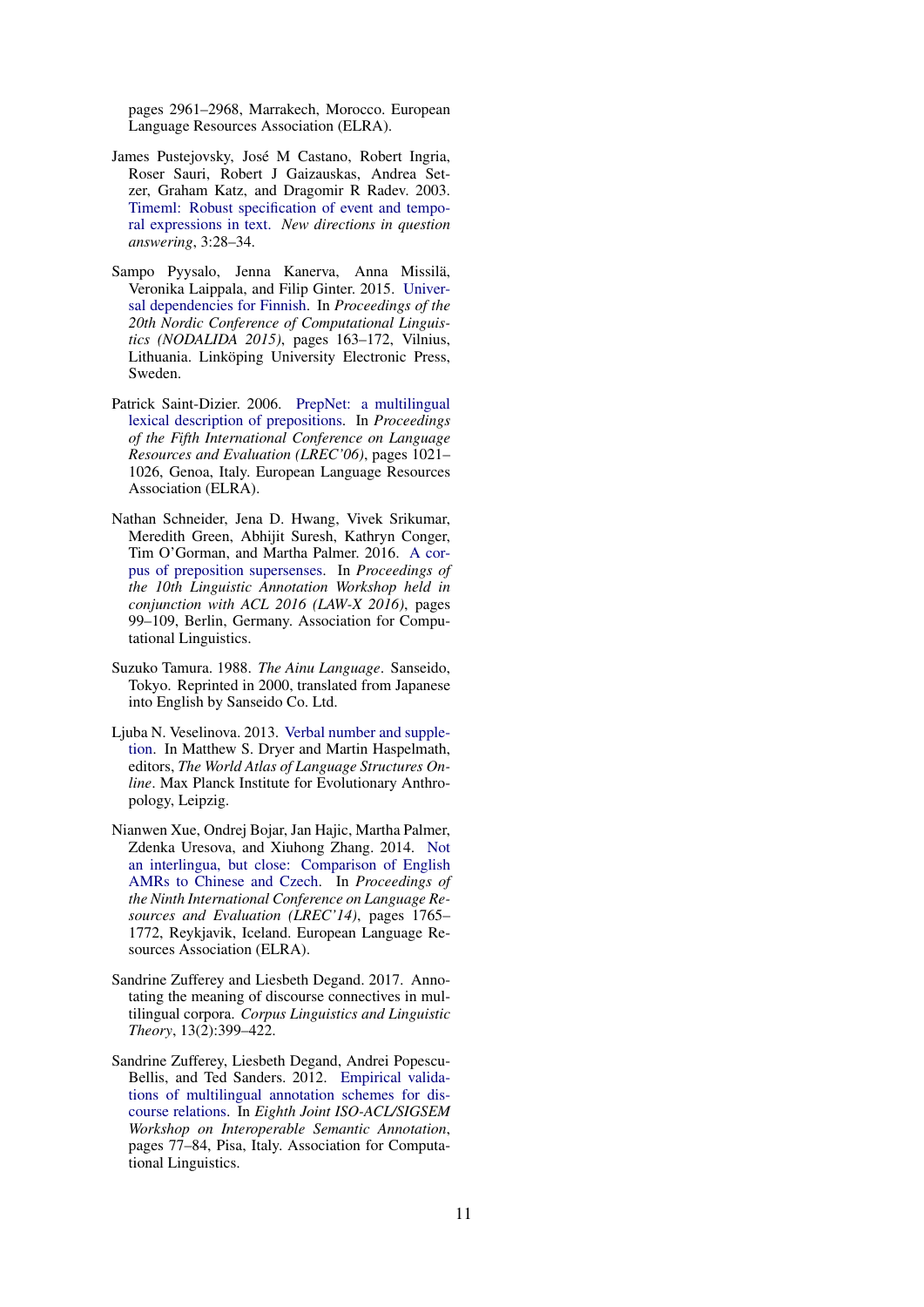## Supplementary Materials

#### Proposed annotation lattice for epistemic strength



Proposed annotation lattice for number



#### Proposed annotation lattice for spatial relations

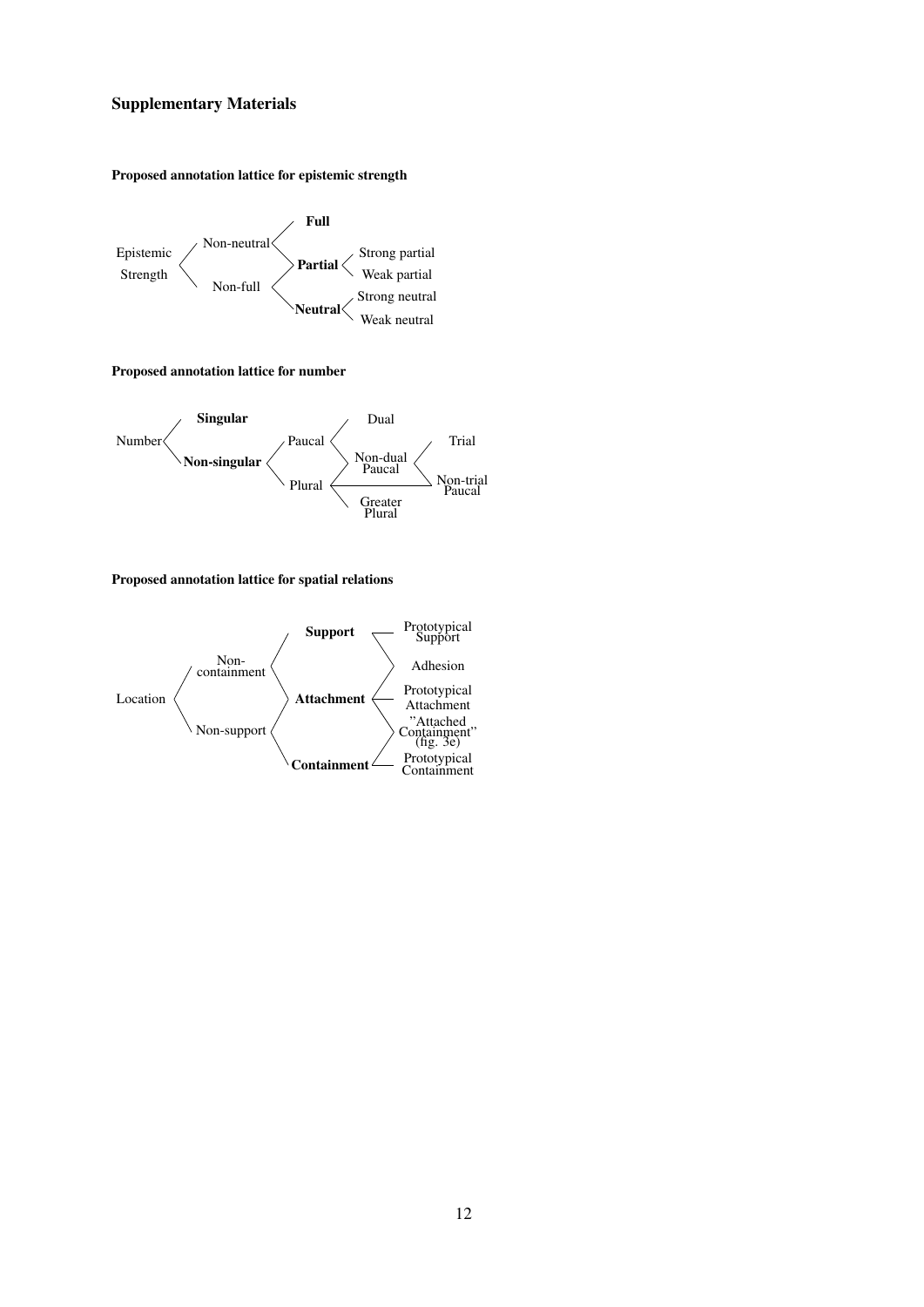#### Proposed annotation lattice for aspect



Proposed annotation lattice for time reference



These lattices are based on Dahl (1983), Bybee et al. (1994) and Botne (2012) for time reference, Boye (2012) for epistemic strength, Corbett (2000) for number, and Bowerman and Choi (2001) for spatial relations. The aspect lattice is based on the finegrained aspectual types defined in Croft (2012), with the addition of the category of endeavors (processes that terminate without reaching a natural endpoint or telos), described in Croft et al. (2017). Endeavors are sometimes grouped with telic processes, sometimes not (Dahl, 1981). Imperfectives group together unbounded processes and states, while progressives group together processes, unbounded or bounded (although they describe the state of being in the middle of the process).